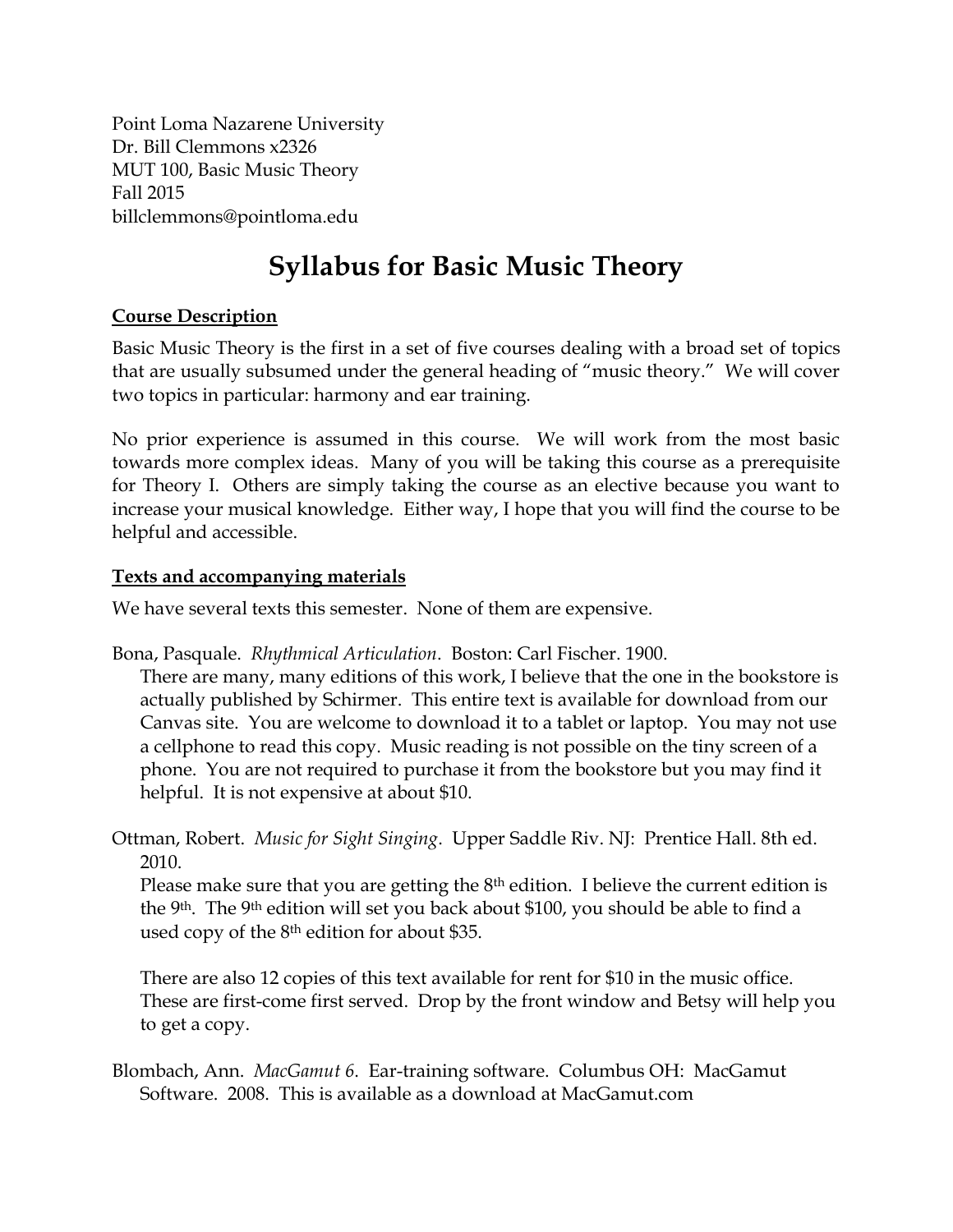The Naz hymnal. *Sing to the Lord*. Kansas City: Lillenas Pub. Co. 1993.

#### **Class Times**

Our class meets three days per week Mondays, Wednesdays and Fridays 7:30 - 8:20. Woot!

#### **Final Exam**

The written final for this class is Wednesday, 16 December, 730—10:00 am. Since this is in the middle of the week there will be no reschedules for this exam. Please make your travel plans with these dates in mind as there will be no excused absences from the exam. There will also be a separate Bonathon exam scheduled for that afternoon.

#### **Course Objectives—What I Want to Accomplish**

My goal for this semester is to introduce you to all of the basic elements of tonal music. These elements are:

- keys and key signatures
- scales
- intervals
- triads and seventh chords
- rhythm, meter and notation
- basic part writing
- beginning solfege and sight singing
- beginning ear training

#### **Learning Outcomes—What I Expect You to Accomplish**

The material in this course forms part of the Program Outcomes for the PLNU Department of Music under the heading of "essential competencies in musicianship skills." I am going to assess the growth of your musicianship skills through a number of activities in and out of class, but a few of these assignments will be "signature assignments," which are items that will form a part of your portfolio.

- You will take an entrance exam at the beginning of the semester, and
- then retake the exam again at the end. I am looking for significant improvement on this test, specifically a grade no lower than 80%.
- Demonstrate the ability to hear intervals and chords by finishing the first three levels of MacGamut in intervals and chords.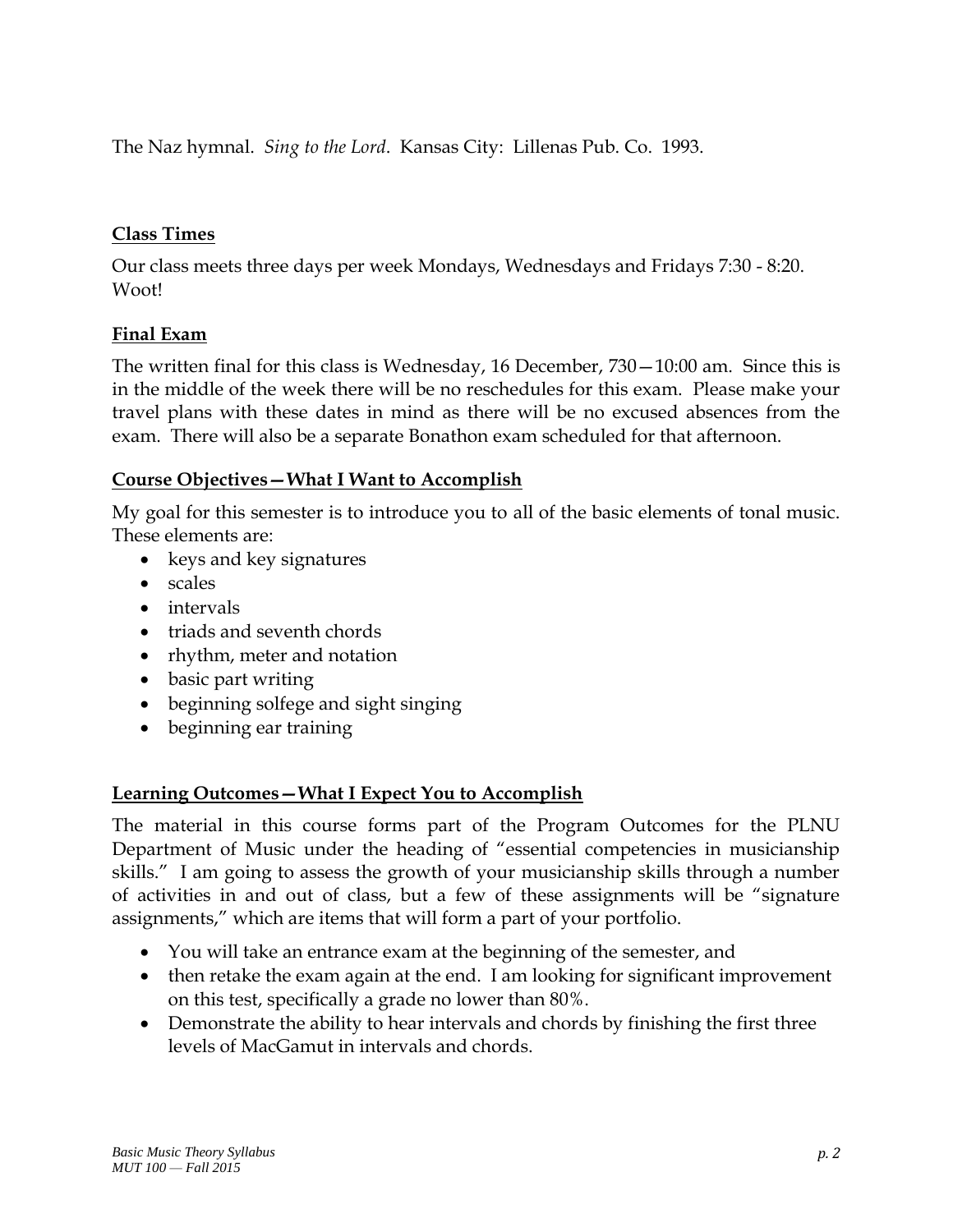- Demonstrate that you are reading both bass and treble clef by reading simple pieces of music with a few minutes preparation, conducting and saying the note names in rhythm.
- Demonstrate that you are engaging pitch by singing a simple piece in numbers.

#### **Ear Training and the** *MacGamut* **Software**

In addition to learning about music we also want to put some of this information into practice by learning to hear it. We call this process ear training. In order to help us in this process, each student will be expected to spend regular time with a software package called *MacGamut*, available online at macgamut.com. MacGamut contains a full set of drills for learning intervals, chords and progressions. It goes substantially beyond what we will do in this class and will be a useful tool over the next few semesters as well.

#### **Test Batteries**

Some of the things that we do in this class are so fundamental, that there is no way for you to progress without having mastered them. Therefore, many of the tests in this semester will be repeated until a minimal score of 80% is achieved.

#### **What to Expect, How to Prepare**

There will be a reading assignment at the beginning of every new section. The reading assignments are not long, but they are usually accompanied by musical examples that should be played in order to fully understand what the author is trying to communicate. Don't deprive yourself of the inestimable value of linking the sound of these ideas to the ideas themselves. Theory isn't just a series of facts, but rather a process that should develop informed hearing.

The greatest piece of advice that I can give is to develop the ability to memorize quickly. After reading the assigned chapter once through, and carefully playing the accompanying examples at the keyboard, go back with a pencil or highlighter and mark all new vocabulary, and key points. If you are following along from a handout that I have given in class, the information will be presented in the form of an outline with key questions to guide your thinking. Memorize these key thoughts, outlined procedures, and new vocabulary. You will quickly find that rote memorization is often the quickest path to your goal. In a packed undergrad schedule this fact is not completely without merit.

Homework will not be counted as complete unless turned in at the appropriate time. Neither homework, nor quizzes can be made up.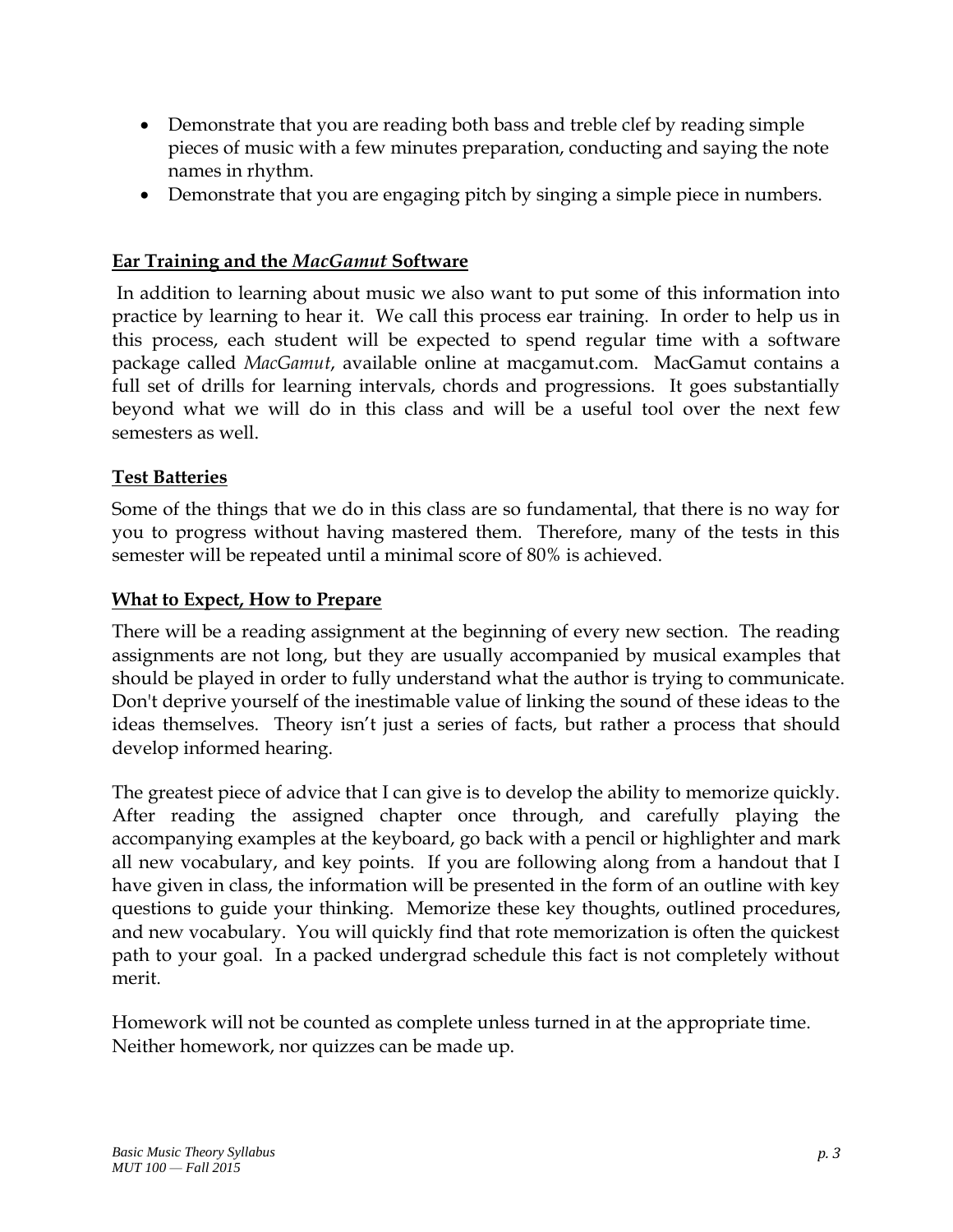Quizzes will generally be announced or strongly hinted (!). The next class following an assigned reading is often a good time for a pop quiz......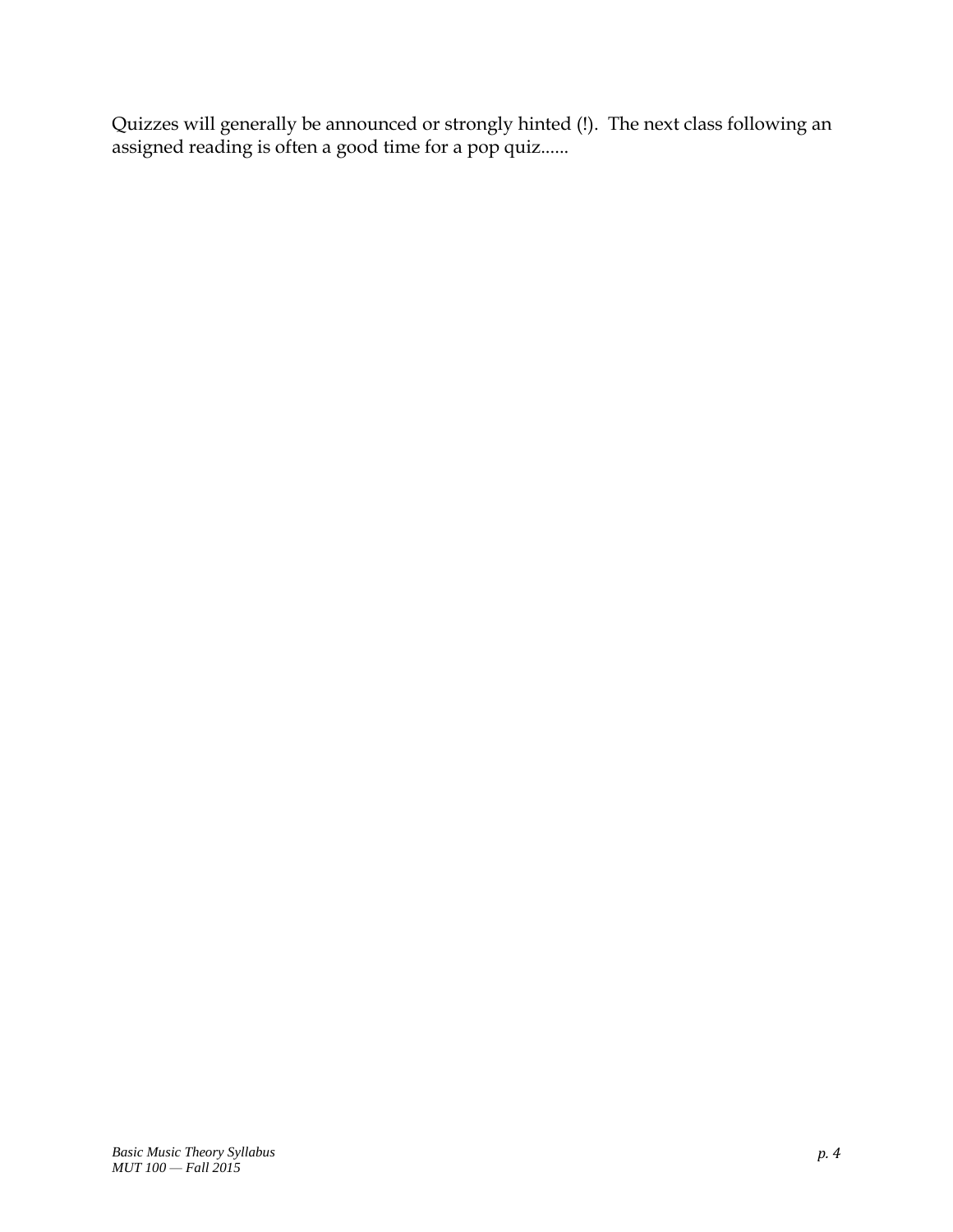#### **Grading and Evaluation**

We will be involved in a series of projects and exercises that have the following weight in determining your grade.

| Homework             | 20% |
|----------------------|-----|
| <b>Quizzes</b>       | 15% |
| <b>Chapter Tests</b> | 25% |
| Ear Training         | 15% |
| Final Exam           | 25% |

#### **Attendance Policy**

I do maintain a strict attendance policy for this class. I take roll and keep a cumulative list of attendance. If you arrive late you will be listed as tardy. More than fifteen minutes late for a class is counted as an absence. Two tardies count as an absence.

The College maintains a fairly tough stance concerning attendance. I quote: "any student whose number of absences in a class, for any reason, exceeds the equivalent of one and one half weeks of class" may be de-enrolled from the class with a failing grade." This means three classes, or six tardies. Be forewarned.....

A rule of thumb for any class is that your total absences for the semester should never be greater than the total class meetings per week, and these absences should never be concurrent. No absences will be excused on the day of a major test, or project — unless it is a REALLY good excuse (e.g. plague, nuclear holocaust, the second coming, etc.).

I do not make up quizzes, nor will I accept late homework. Tests missed for a valid reason can be made up.

### **Academic Accomodations**

While all students are expected to meet the minimum academic standards for completion of this course, students with disabilities may require academic accommodations. To request academic accommodations, you'll need to file documentation with the [Disability Resource Center](http://www.pointloma.edu/experience/offices/administrative-offices/academic-advising-office/disability-resource-center) (DRC), located in the Bond Academic Center. Once documentation is filed, the DRC will contact your instructors and provide written recommendations for reasonable and appropriate accommodation to meet your needs. If you have questions or would like to discuss those or any learning problems, please feel free to contact me.

#### **FERPA Policy**

As a student at Point Loma, you have a legal right to privacy as outlined in the federal FERPA (Family Educational Rights and Privacy Act) legislation. If I post grades or return assignments, I'll do so in a way that does not publically reveal your name, PLNU student ID, or social security number without your written permission.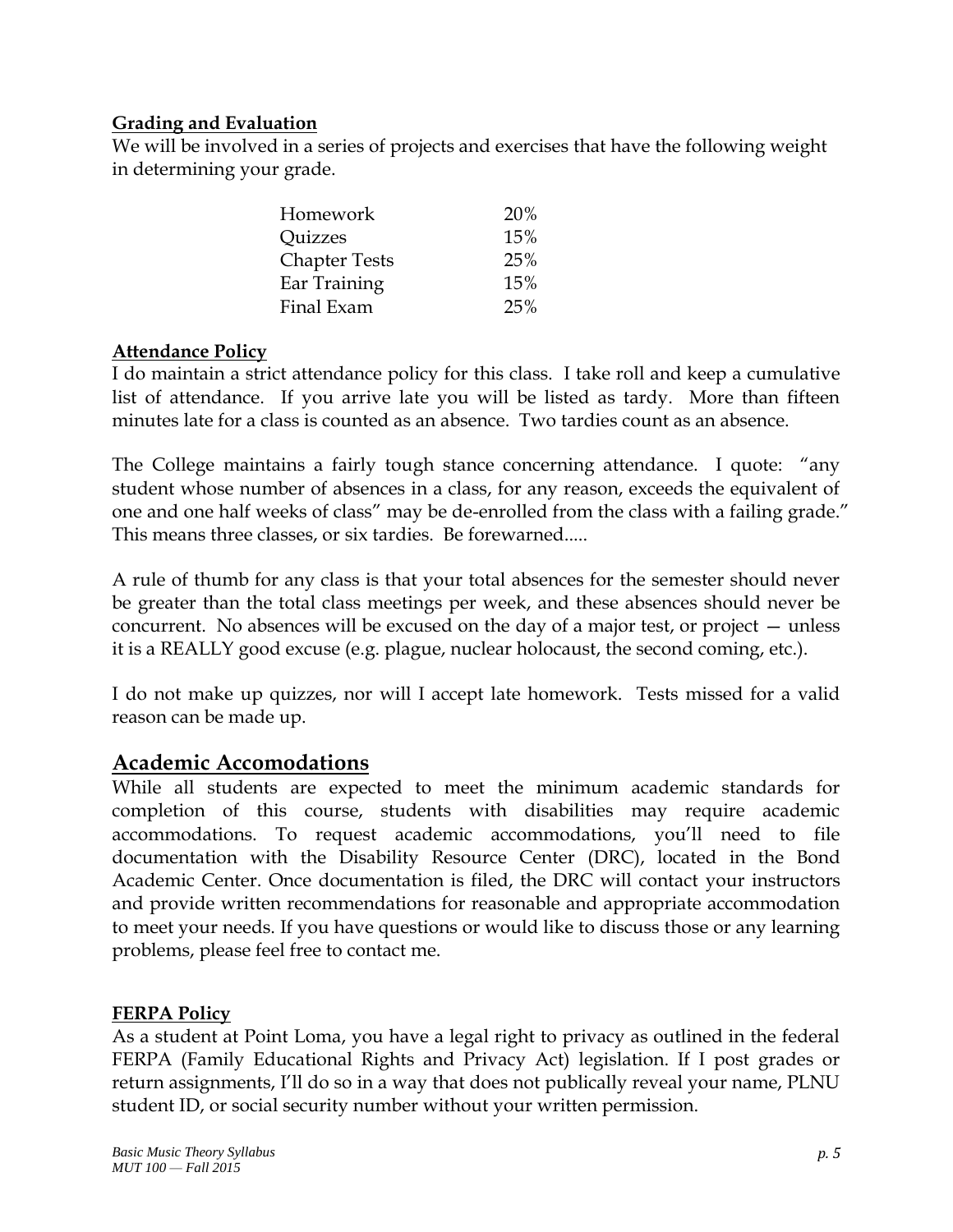#### **Use of Technology**

Point Loma Nazarene University encourages the use of technology for learning, communication, and collaboration. In this course, we will rely on Canvas for accessing course materials, submitting assignments, and collaboration. You'll want to make sure you are comfortable with these tools, so take advantage of our computer LabTechs to answer questions and help you with any technology issues. You may also call the Help Desk at x2222.

Cell phones may not be used during class time due to their disruptive nature. Please put phones away and on silent as you enter the classroom.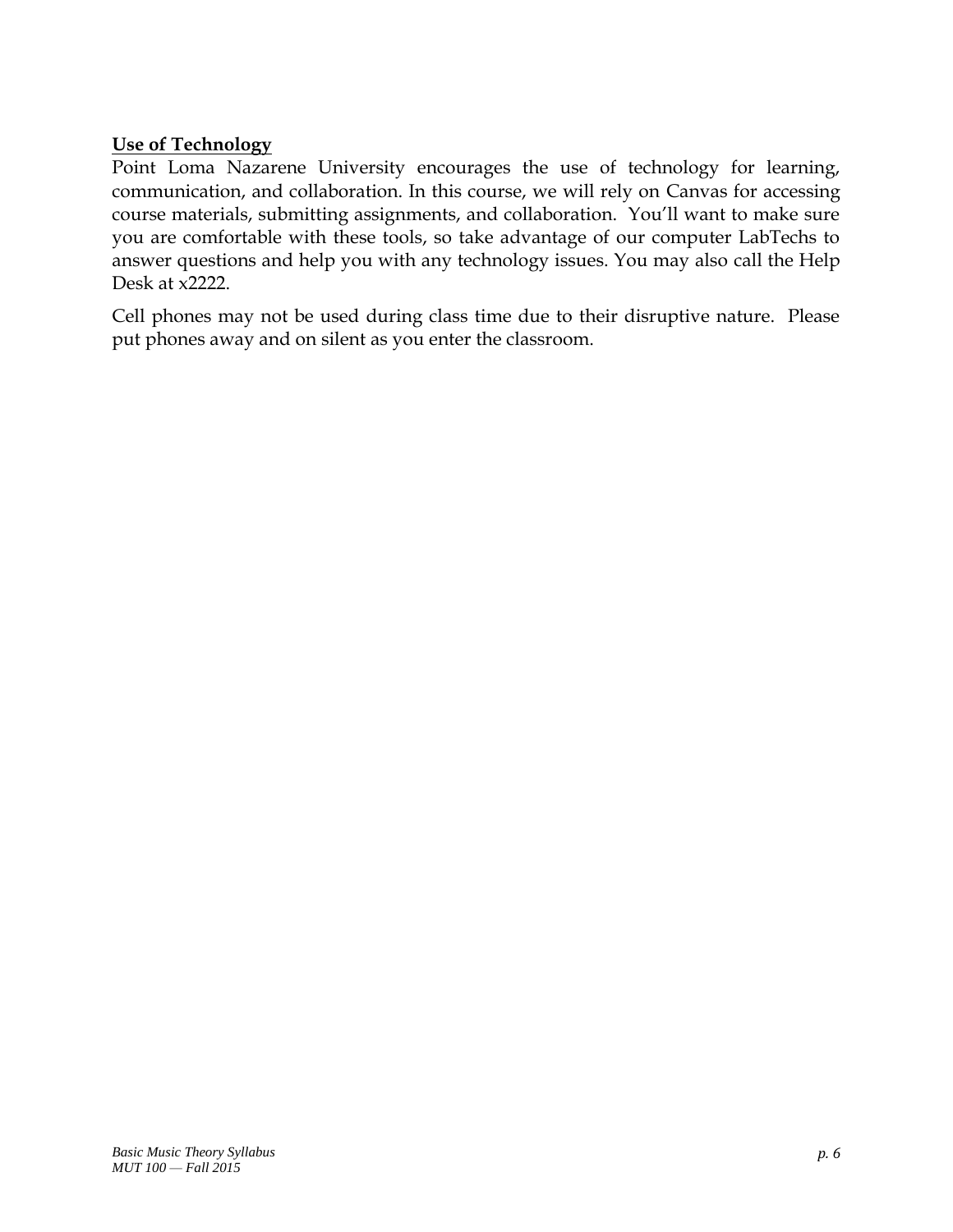## **Bibliography**

#### **Other popular undergraduate music theory textbooks**

There are actually three major texts that account for the vast majority of undergraduate teaching in music theory in the US. One is the Aldwell and Schachter from which we are working, two others are:

Benward, Bruce and Marilyn Saker. *Music in Theory and Practice*. 8th ed. New Yoirk: McxGraw Hill. 2008

Ottman, Robert. *Elementary Harmony*. Englewood Cliffs NJ: Prentice Hall. 1998. 5th ed.

These three texts are really quite different in their approach, outlook, and quite often their terminology as well.

#### **Harmony**

One of the main things that we are studying this semester is harmony. The word "harmony" is an ancient Greek word with a long history and a variety of meanings at different times in that history. For the past three-hundred years or so, it has come to mean that vertical aspect of music — what we often label as a "chord" — often implying the motion of a bass voice which gives meaning and structure to the collection of notes above it. This meaning of the word is largely due to the work of an Eighteenthcentury French theorist:

Rameau, Jean-Philippe. *Traité de l'harmonie réduite à ses principes naturels*. Paris: Jean-Baptiste--Christophe Ballard, 1722.

This work is available in English translation in an inexpensive paperback as:

*Treatise on Harmony*. Trans. and ed. by Phillip Gossett. New York: Dover Pub, 1971.

From the mid 18th century on, numerous harmony treatises were published. One interesting treatise, published towards the end of the century comes via a student of J.S. Bach himself. This work is:

Kirnberger, Johann Philipp. *Die Kunst des reinen Satzes*. Berlin and Königsberg: G.J. Decker & G.L. Hartung, 1776-1779. Facs., Hildesheim: Georg Olms, 1968.

This work is available in English translation as:

Beach, David and Jürgen Thym. *The Art of Strict Musical Composition*. Eng. New Haven: Yale UP, 1982.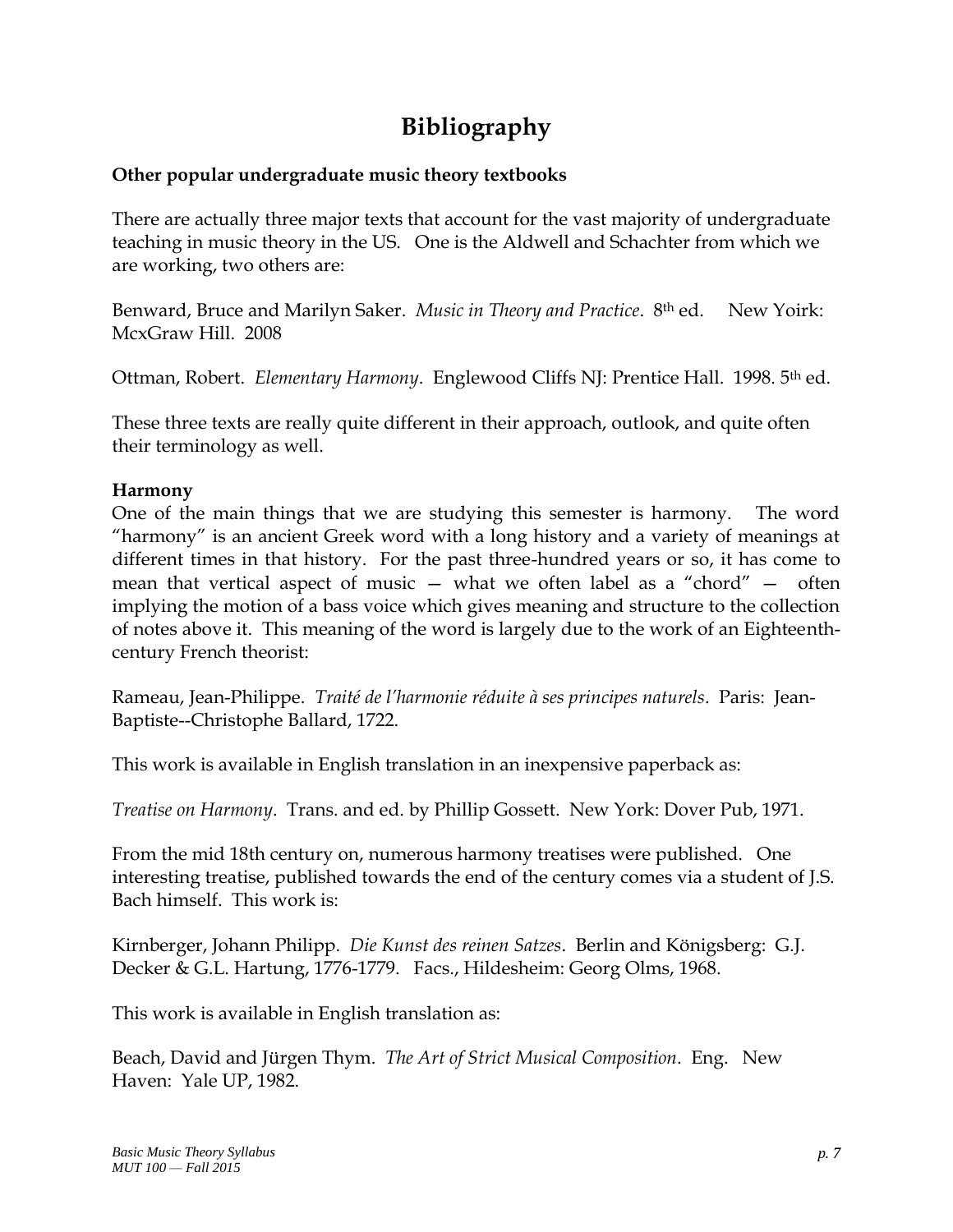Perhaps the greatest single impact on music theory in the twentieth century has come as a result of a German theorist who died just before the outbreak of WW II: Heinrich Schenker. Two of his texts that bear upon our studies are:

*Harmony*. Trans. by Elisabeth Mann Borgese. Chicago: Chicago UP., 1950.

*Free Composition*. Trans. by Ernst Oster. New York: Longman, 1979.

#### **General bibliographic reference for Music Theory**

The easiest — and least expensive! — source book that we currently have for music theory is:

Damschroder, David and David Russell Williams. *Music Theory from Zarlino to Schenker*. Joel Lester, ed. Stuyvesant NY: Pendragon Press, 1990.

If you have any interest in music theory, I highly recommend it. For about fifty dollars you can have an extremely valuable sourcebook for about three centuries of music theory and its sources.

For a broad overview of counterpoint, Fux, and the whole world of eighteenth-century theory:

Lester, Joel. *Compositional Theory in the Eighteenth Century*. Cambridge: Harvard Univ. Press. 1992.

#### **Keyboard harmony and figured bass manuals**

There are two major currents that flow into what we think of as harmony: counterpoint and figured bass. There are literally dozens of books devoted to these issues. One compendium of figured bass practice that is readily available is:

Arnold, Franck Thomas. *The Art of Accompaniment from a Thorough-Bass*. London: Oxford UP, 1931. Repr., New York: Dover, 1965.

#### **Counterpoint**

Most of what we think of as species counterpoint comes from a Viennese musician Johann Joseph Fux. His treatise is:

Fux, Johann Joseph. *Gradus ad parnassum*. Vienna: Van Ghelen, 1725. Facs., New York: Broude Bros., 1966.

An English translation of the counterpoint section is available in: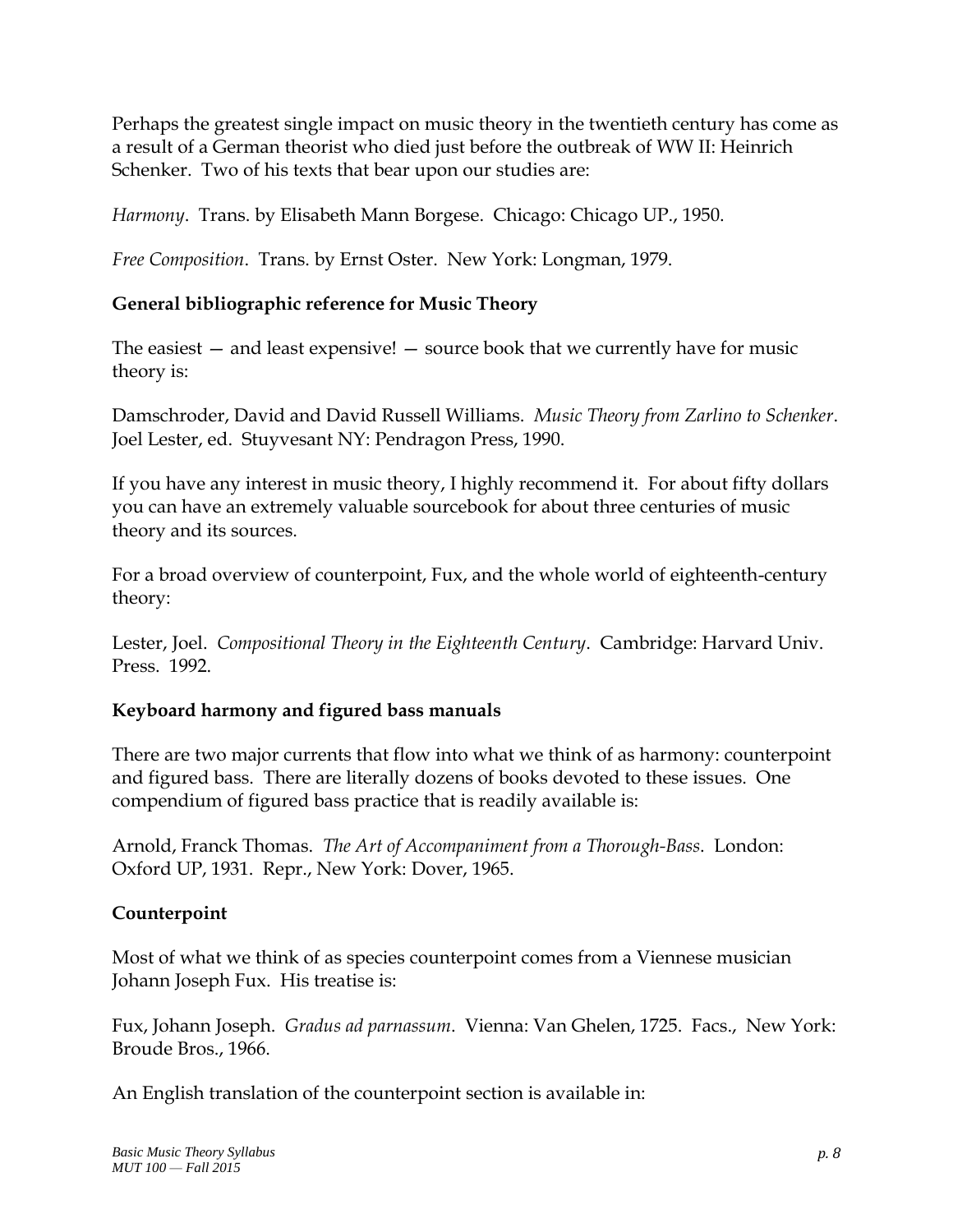Mann, Alfred. *The Study of Counterpoint*. Trans. of J. J. Fux. *Gradus ad parnassum*. New York: Norton. 1965, 1971.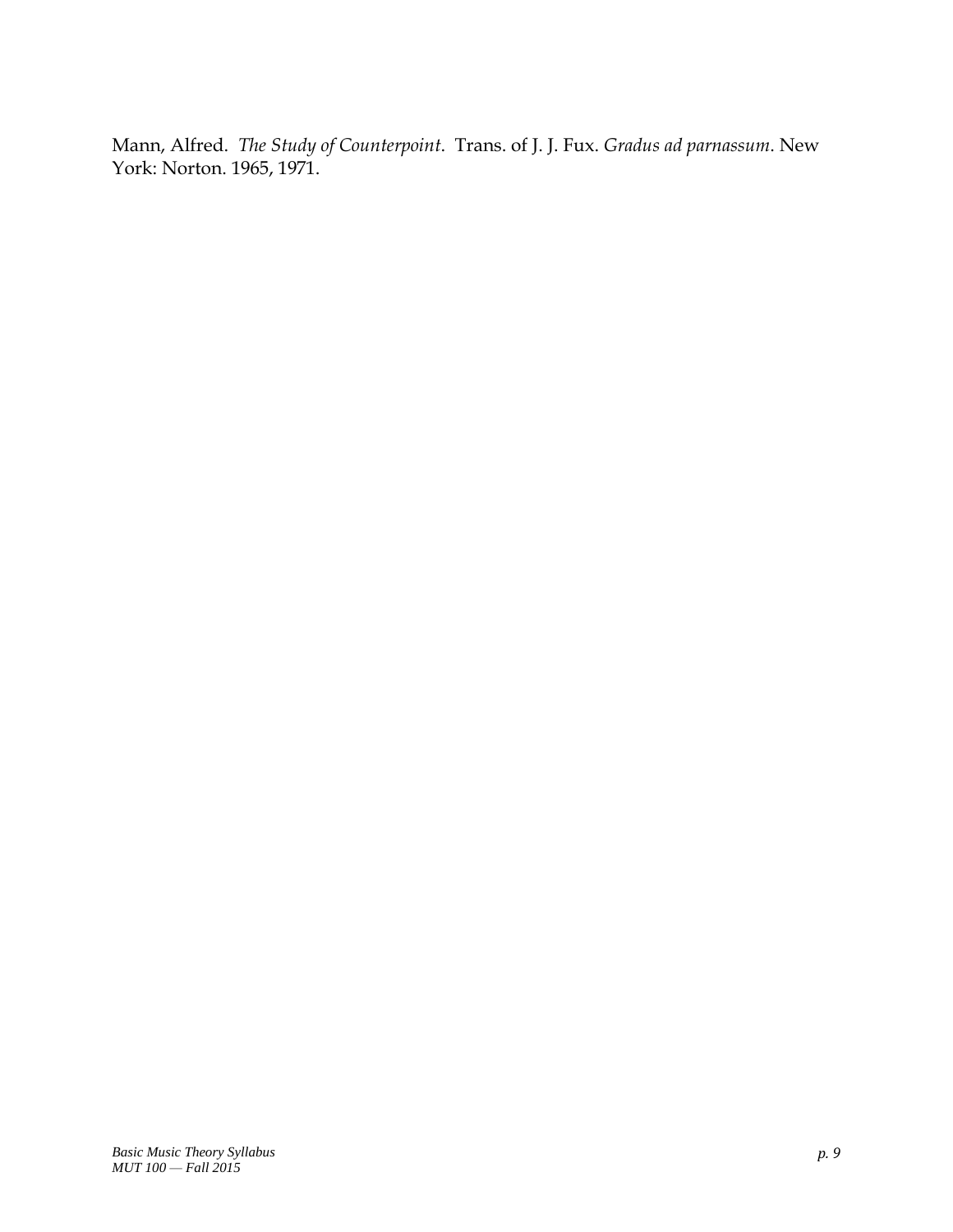# **2015-16 Fall Calendar**

| <b>FALL SEMESTER 2015</b>                                                        |                  |
|----------------------------------------------------------------------------------|------------------|
| <b>New Faculty Orientation</b>                                                   | Aug 20-21        |
| <b>Faculty Development Day</b>                                                   | Aug 24           |
| All-Faculty Convocation/Scholarship<br>Day                                       | Aug 25           |
| Department/School Faculty Meetings                                               | Aug 26           |
| <b>New Student Orientation</b>                                                   | Aug 28-29        |
| Residence Halls Open:<br><b>New Students</b><br><b>Returning Students (Noon)</b> | Aug 28<br>Aug 30 |
| <b>FALL 2015 Semester &amp; Quad I</b><br><b>Classes Begin (Monday Schedule)</b> | Sept 1           |
| Labor Day (No Classes)                                                           | Sept 7           |
| Last Day to Add Quad I Classes                                                   | Sept 8           |
| Last Day to Add Semester Classes                                                 | Sept 11          |
| Last Day to Drop Quad I Classes                                                  | Sept 25          |
| Spiritual Renewal Week                                                           | Sept 28-Oct 2    |
| <b>Quad I Classes End</b>                                                        | <b>Oct 20</b>    |
| <b>Quad II Classes Begin</b>                                                     | <b>Oct 21</b>    |
| Fall Break Day (No Classes)                                                      | Oct 23           |
| Last Day to Add Quad II Classes                                                  | <b>Oct 27</b>    |
| Mid-Semester Grades Distributed                                                  | Oct 27-28        |
| <b>Quad I Grades Due</b>                                                         | Oct 30           |
| Priority Online Registration for<br>Spring 2016                                  | Nov 2-13         |
| Last Day to Drop Semester Classes                                                | Nov <sub>6</sub> |
| Last Day to Drop Quad II Classes                                                 | Nov 13           |
| Board of Trustees Fall Meeting                                                   | Nov 19-20        |
| Alumni Homecoming                                                                | Nov 19-21        |
| Thanksgiving Recess (No Classes)                                                 | Nov 25-27        |
| <b>Classes End</b>                                                               | <b>Dec 11</b>    |
| <b>Final Examinations</b>                                                        | Dec 14-18        |
| Residence Halls Close (Noon)                                                     | Dec 19           |
| Fall Semester & Quad II Grades Due                                               | Dec 27           |